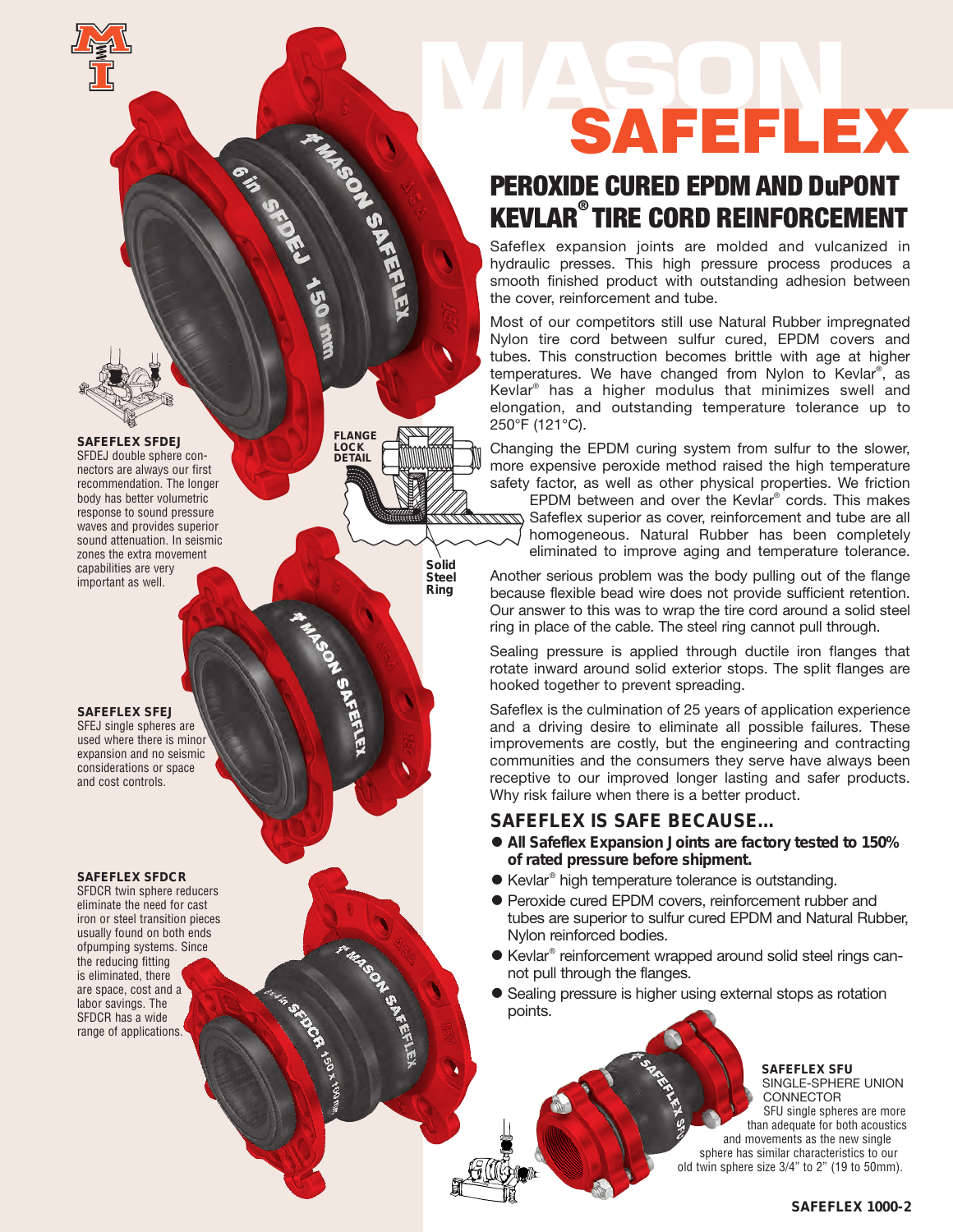

### **SAFEFLEX SFEJ** Dimensions and Allowable Movements

| Pipe (in)                                                            | Pipe (mm)                                 | <b>Allowable Movements</b>                          |            |                        |                                                 |  |  |  |  |
|----------------------------------------------------------------------|-------------------------------------------|-----------------------------------------------------|------------|------------------------|-------------------------------------------------|--|--|--|--|
| Size Length<br>(in)<br>(in)                                          | Size Length<br>(mm)<br>(mm)               | Angular<br>Compression<br>(degrees)<br>(in)<br>(mm) |            | Elongation             | Transverse<br>(in) $(mm)$ $\pm$ (in) $\pm$ (mm) |  |  |  |  |
| 11/2<br>2<br>21/2<br>4<br>$\begin{array}{c} 3 \\ 4 \\ 5 \end{array}$ | 40<br>50<br>65<br>75<br>100<br>100<br>125 | 21<br>20<br>19<br>18<br>17<br>16                    | 5/8<br>16  | 1/2<br>12 <sup>2</sup> | 3/8<br>9.5                                      |  |  |  |  |
| $\begin{array}{c} 6 \\ 8 \\ 10 \end{array}$<br>6<br>12               | 150<br>200<br>150<br>250<br>300           | 15<br>14<br>13<br>12                                | 25         | 5/8<br>16              | 5/8<br>16                                       |  |  |  |  |
| 14<br>16<br>9<br>18<br>20                                            | 350<br>400<br>225<br>450<br><i>500</i>    | 10<br>$\begin{array}{c} 9 \\ 8 \\ 7 \end{array}$    | 11/8<br>29 | 7/8<br>22              | 7/8<br>22                                       |  |  |  |  |
| 10<br>24                                                             | <i>250</i><br>600                         | 6                                                   | 11/8<br>29 | 25                     | 25<br>1                                         |  |  |  |  |

### **SAFEFLEX SFDEJ** Dimensions and Allowable Movements

| Pipe (in)                                         |                                           | Pipe (mm)           | <b>Allowable Movements</b>             |                             |    |     |                                           |              |            |
|---------------------------------------------------|-------------------------------------------|---------------------|----------------------------------------|-----------------------------|----|-----|-------------------------------------------|--------------|------------|
| Size Length<br>(in)<br>(in)                       | (mm)                                      | Size Length<br>(mm) | Angular<br>(degrees)                   | Compression<br>(in)<br>(mm) |    |     | Elongation<br>(in) $(mm)$ $+(in)$ $+(mm)$ |              | Transverse |
| 11/2<br>2<br>21/2<br>3<br>7<br>$\frac{4}{5}$<br>6 | 40<br>50<br>65<br>75<br>100<br>125<br>150 | 175                 | 36<br>34<br>32<br>30<br>28<br>24<br>22 | 11/4                        | 32 | 3/4 | 19                                        | 3/4          | 19         |
| 8<br>10<br>8<br>12                                | 200<br>250<br>300                         | 200                 | 20<br>18<br>16                         | 11/2                        | 38 | 7/8 | 22                                        | 7/8          | 22         |
| 14<br>10                                          | 350                                       | 250                 | 14                                     | 15/8                        | 41 | 1   | 25                                        | $\mathbf{1}$ | 25         |

### **SAFEFLEX SFU** Dimensions and Allowable Movements

| Pipe (in)                                   | Pipe (mm)                                                  | <b>Allowable Movements</b> |                             |                            |                                       |  |  |  |  |  |
|---------------------------------------------|------------------------------------------------------------|----------------------------|-----------------------------|----------------------------|---------------------------------------|--|--|--|--|--|
| Size Length<br>(in)<br>(in)                 | Size Length<br>(mm)<br>(mm)                                | Angular<br>(degrees)       | Compression<br>(in)<br>(mm) | Elongation<br>(mm)<br>(in) | Transverse<br>$^{+}$ (in) $^{+}$ (mm) |  |  |  |  |  |
| $3/4$ 7<br>11/4<br>8<br>11/2<br>8<br>2<br>8 | 175<br>175<br>25<br><i>200</i><br><i>200</i><br><i>200</i> | 25<br>24<br>23<br>22<br>21 | 3/4<br>19                   | 3/8<br>10                  | 3/8<br>10                             |  |  |  |  |  |

**SAFEFLEX SFU-DI** Ductile Iron Threaded End

### **FITTING OPTIONS**



**SAFEFLEX SFU-SS** Stainless Steel Threaded End







**SAFEFLEX SFU-CT** Sweat End for Copper Tubing



2 Brass Threaded End

**SAFEFLEX SFEJ, SFDEJ, SFDCR and SFU KEVLAR® REINFORCEMENT**

| SAFEFLEX SFEJ, SFDEJ, SFDCR and SFU KEVLAR® REINFORCEMENT                         |  |  |
|-----------------------------------------------------------------------------------|--|--|
| Standard and High Pressure Construction-Pressure Reduction at Higher Temperatures |  |  |

| Construction<br><b>Types &amp; Sizes</b><br>(mm)<br>(in)          |     |     |     | Nominal Rating In PSI At:<br>170°F 190°F 210°F 230°F 250°F |     |    |      |    | Nominal Rating In Bar At:<br>77°C 88°C 99°C 110°C 121°C |    | in $Hg$ | Max. Vacuum<br><b>Minus</b><br>Bar |
|-------------------------------------------------------------------|-----|-----|-----|------------------------------------------------------------|-----|----|------|----|---------------------------------------------------------|----|---------|------------------------------------|
| <b>SFEJ Standard</b><br>$11/2 - 16$<br>40mm - 600mm               | 250 | 245 | 235 | 225                                                        | 215 | 17 | 16.5 | 16 | 15                                                      | 14 | 18"     | 0.6                                |
| <b>SFEJ Standard</b><br>$18" - 24"$<br>450mm - 600mm              | 180 | 175 | 170 | 165                                                        | 155 | 12 | 11.5 | 11 | 10.5                                                    | 10 | 18"     | 0.6                                |
| <b>SFDEJ Standard</b><br>$11/2$ " - 14"<br>40mm - 350mm           | 250 | 245 | 235 | 225                                                        | 215 | 17 | 16.5 | 16 | 15                                                      | 14 | 14"     | 0.5                                |
| <b>SFDCR Standard</b><br>All Sizes                                | 250 | 245 | 235 | 225                                                        | 215 | 17 | 16.5 | 16 | 15                                                      | 14 | 14"     | 0.5                                |
| <b>SFU Standard</b><br>All Sizes                                  | 250 | 245 | 235 | 225                                                        | 215 | 17 | 16.5 | 16 | 15                                                      | 14 | 18"     | 0.6                                |
| <b>SFEJ High Pressure</b><br>$11/\bar{2}$ " - 16"<br>40mm - 400mm | 335 | 325 | 315 | 300                                                        | 285 | 23 | 22   | 21 | 20                                                      | 19 | 29"     | 1.0                                |
| <b>SFEJ High Pressure</b><br>$18n - 24n$<br>450mm - 600mm         | 225 | 220 | 210 | 200                                                        | 190 | 15 | 14.5 | 14 | 13.5                                                    | 13 | 29"     | 1.0                                |
| SFDEJ High Pressure<br>$11/2$ $+ 14$ "<br>40mm - 350mm            | 335 | 325 | 315 | 300                                                        | 285 | 23 | 22   | 21 | 20                                                      | 19 | 22"     | 0.7                                |

Burst pressures are a minimum of three times Operating Pressures.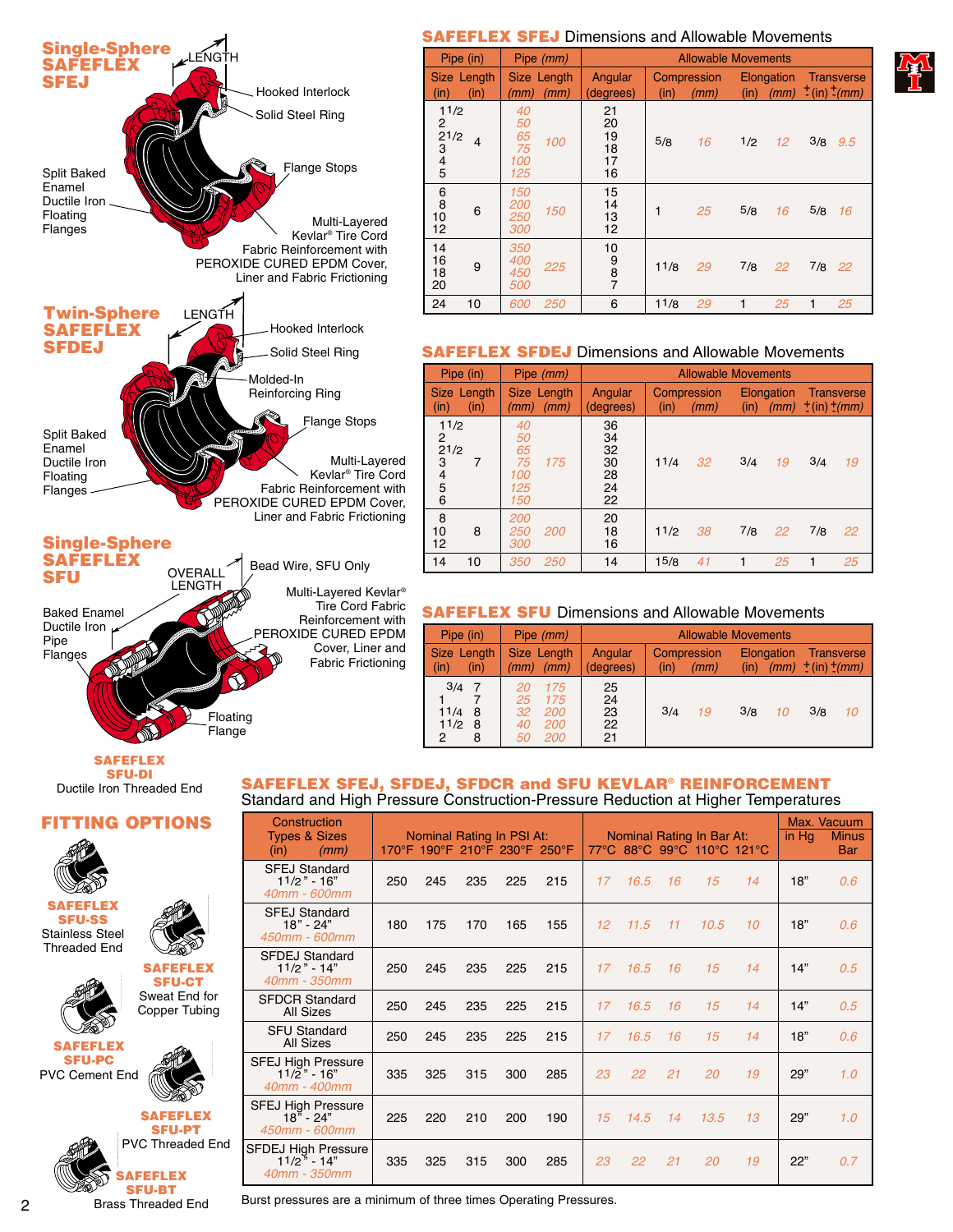

isolated equipment require control rods or cables for pres-

sures as tabulated.

Type CR and ACC control rods and cables are very different than the average rod and rubber washer arrangement. Our sets are all made with oversized washers on the ends to limit the maximum loading on the rubber materials to 1000psi  $(70kg/cm<sup>2</sup>)$ . Competitive systems use 1/4" (6mm) rubber washers that are the same size as the small standard washers. Thrust forces are so high that standard washers extrude out. In addition to the increased area and thickness of the rubber materials, all our control rod washers are molded with rubber bushings so the rod or cable cannot contact the steel restraining plates and short circuit the system acoustically.

### **Installation Instructions for Safeflex SFEJ & SFDEJ** *Install only where leakage or failure will not result in injury or property damage.*



**CAUTION: This extension procedure is an ABSOLUTE must on all connections to spring mounted systems such as pumps (when control rods are not used) or the connections may drive the spring solid under the pumps or shift the foundation.**

SFEJ AND SFDEJ CONNECTORS USED AS NOISE AND VIBRATION DAMPENERS ONLY AND INSTALLED IN UNAN-CHORED PIPING WILL GROW IN RESPONSE TO THE PRESSURE AS SHOWN BELOW. Adjust the spring mountings so the equipment is at the proper level. Leave a space between pipe flanges equal to the length shown below and draw the connectors out evenly with the flange bolts. Spring supported equipment may lift in response to the tightening so the connector may not be fully extended. When the connector is at operating pressure the system will return to the original position.





Use Control Rods or Cables only if:

- 1. Expansion Joints cannot be preextended.
- 2. Pipe movement is no problem.
- 3. As an added precaution.

**All high pressure connectors should have control rods set at maximum expansion joint elongation.**